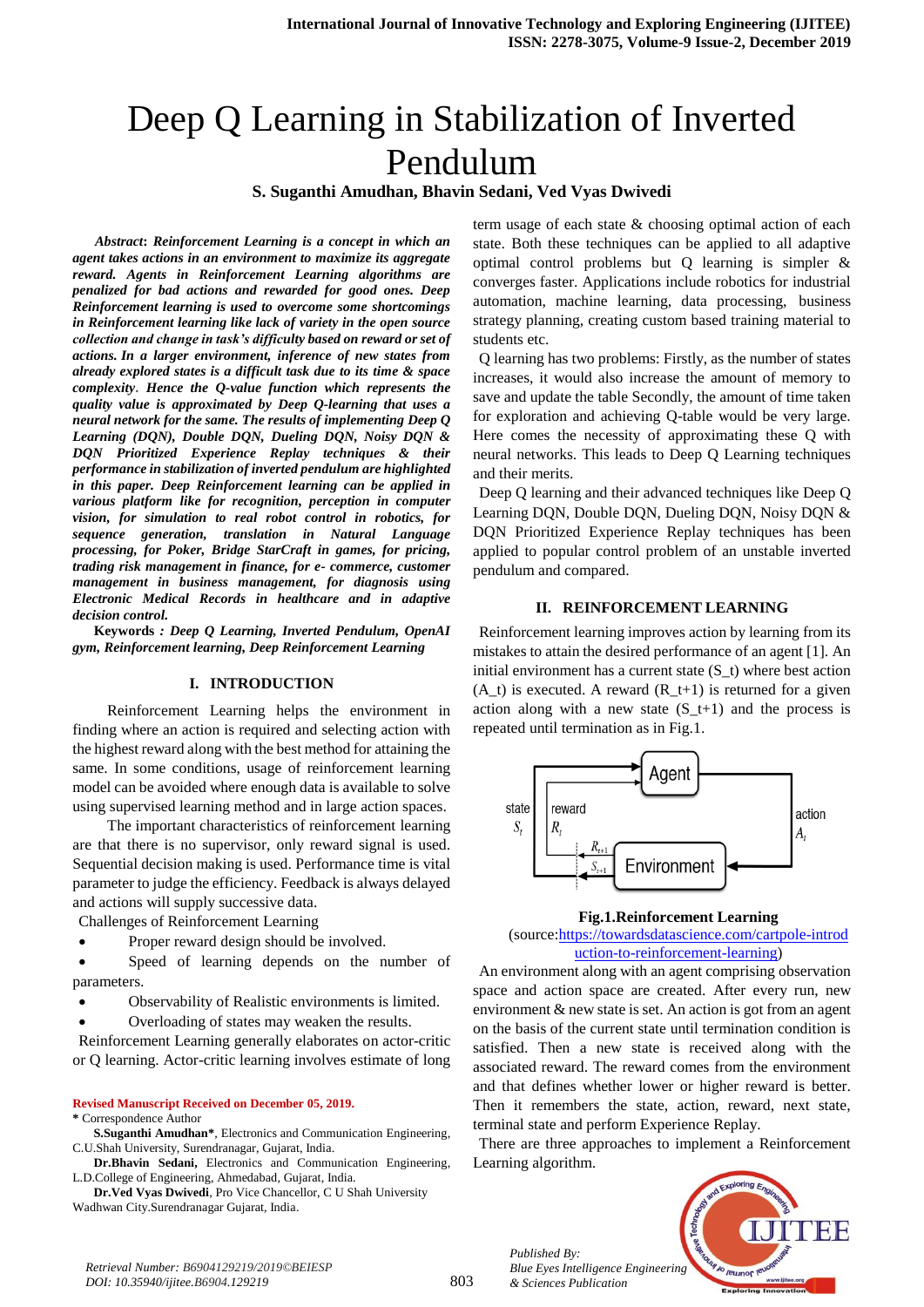# **Deep Q Learning in Stabilization of Inverted Pendulum**

#### 1) Value-Based:

Maximising a value function  $V(s)$  in expectation of a long-term return of the current states under policy **π**.

2) Policy-based:

In a policy-based RL method, action of every state depends on maximum reward in future. Two types of policy-based methods are: Deterministic where same action is got and stochastic in which policy is based on certain probability.

3) Model-Based:

In this Reinforcement Learning method, virtual model is created for that particular environment.

There are two types of Reinforcement:

1. The strength & the frequency of behaviour is increased then Positive Reinforcement occurs. This improves performance but at the same time too much of positive reinforcement may also cause overload of states which may affect the results.

2. The strength of the behaviour occurs due to stopping a condition in Negative reinforcement learning. This increases behaviour but provides only to meet the minimum behaviour

RL is very suitable to system where the model of an environment is known but analytic solution is not present, only simulation model known and in places where only by interaction information can be collected.

Reinforcement learning (RL) is mainly involved in decision making & adaptive control in various machine learning techniques [2]. The agents help in learning & perform even in a complex and indeterminate environment and applied widely for two reasons:

(I) RL is applied in all problems for making a sequence of decisions like example of controlling a robot's motors, making business decisions relating to pricing and inventory management, or playing [video games](https://gym.openai.com/envs#atari) . RL can even be applied to supervised learning problems.

(II) RL algorithms achieve notable results in many complex environments. It relied on problem specific engineering until recent advances in deep learning.

RL implementation is also decelerated due to:

(I) Lack of variety in open source collections of RL environments.

(II) The reward or the set of actions, can change a task's difficulty.

## **III. DEEP Q LEARNING**

Deep Q learning is a Reinforcement Learning technique used in selecting the best action for a given environment using DQNSolver. Each action has its associated Q value, where 'Q' stands for a quality of a given move. To get accurate Q values deep neural networks and linear algebra are to be used.

For each state experienced by the agent, it has to remember it and perform an experience replay. The memory contains tuples of state, next state, action, reward and a Boolean value for indicating the termination of the agent [3]. This keeps on going and the agent memorizes the information until the termination happens as in Fig.2.



**Fig.2.Deep Reinforcement Learning**

(source[:https://towardsdatascience.com/cartpole-introductio](https://towardsdatascience.com/cartpole-introduction-to-reinforcement-learning) [n-to-reinforcement-learning\)](https://towardsdatascience.com/cartpole-introduction-to-reinforcement-learning)

The steps involved in reinforcement learning using deep Q-learning networks (DQNs) are that initially all the past experience is stored by the user in memory, then next action is found using the maximum Q. The loss function is mean square error of predicted & target Q value. This leads to predicting its own value, but since R is the unbiased true reward, it updates its gradient using backpropagation until convergence.

Experience replay is performed to update Q value which predicts a best next state and reduces correlation between successive actions taking past experiences from the memory. The new Q is calculated by multiplying the best Q for a given action with the discount factor (Gamma) and adding it to the current state reward. Gamma is between zero and one, normally 0.9 is the discount factor which tells an agent to not rely too much on the next state. Here Q value is updated with the cumulative discounted future rewards.

 $Q<sup>new</sup>(s<sub>t</sub>,a<sub>t</sub>) \leftarrow (1-\alpha) . Q(s<sub>t</sub>,a<sub>t</sub>) + \alpha.(r<sub>t+\gamma</sub> \max Q(s<sub>t+1</sub>,a))$ (1)

This helps in possible convergence and tries to predict its own output in simple cases like an inverted pendulum stabilisation problem. Double DON's or Dueling DON's techniques are used in complex problems where more advanced techniques are needed to converge [4].

In DQN the agent's brain is a deep neural network. The input of the neural network will be the state and the number of the actions that an agent can take will decide the output number of neurons. For training a neural network the targets would be the Q values of each of the actions and the input would be the state that the agent is in.

# *A. Double DQN*

Double DQN uses two identical neural network models. One model learns during the experience replay and the other one is a replica of the last episode of the first model. In DQN, Q is calculated with the reward added to the next state maximum Q value. If every time the Q value is a high number for a certain state, which will become higher every time. It may happen that for state s action a is always higher than action b, then action a will get chosen every time for state s. If for some memory experience action b becomes the better action for state s, then as the neural network is trained to give a much

higher value for action a, it is difficult to train the network to understand that action b is the

*& Sciences Publication* 

*Published By:*

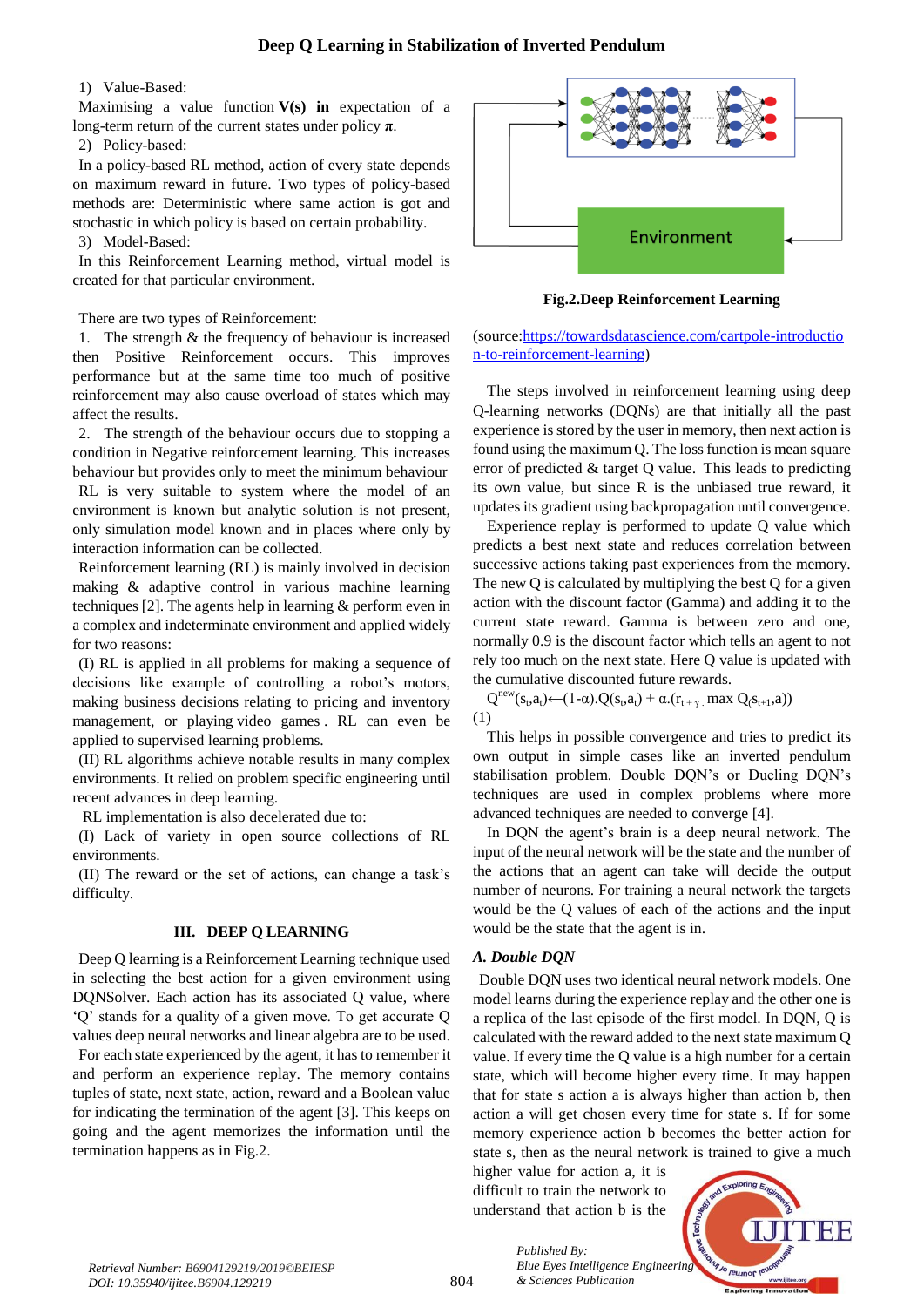better action in certain conditions. So use of a secondary model which is the replica of the main model from the last episode and since the difference between the values of the second model are lower than the main model, we use this second model to attain the Q value:

 $R_t + \gamma Q^c(s_{t+1}.\text{argmax } Q(s_{t+1}.a'))$ 

(2)

The index of the highest Q value from the main model is used to obtain the action from the second model [5].

## *B. Dueling DQN*

The difference in Dueling DQN is in the structure of the model. The model is created in a way to output the formula  $Q(s.a)=V(s)+A(s.a)$  (3)

V(s) stands for the Value of state s and A is the Advantage of action a. The Value of a state is independent of action s. If an agent might have the same Q value in each of the actions, there would be no good action derived. If every action has the same result, then the Advantage of each action will have the same value. Now, if we subtract the mean of all the Advantages from each advantage, we get zero (or close to zero) and Q value would actually be the Value that the state has.

$$
Q(s.a)=V(s)+A(s.a)-1/n\sum A(s.a')
$$
 (4)

So Q value would not overshoot [6]. The states that are independent of action would not have a high Q value. The output of the model would be the state Value plus the Advantage of actions. But for training the model same Q value for targets are used as before:

$$
Q(s_t.a_t)_=R_t+\gamma \max Q(s_{t+1}.a')
$$
\n(5)

## *C. Noisy Net (Noisy DQN)*

The agent sometimes explores the environment regardless of the Q value or neural network. The exploration was a probability that reduced over time which would have a probability of 1 reducing to, for instance, 0.01.Noisy Net gives noise to the output of the neural network and the agent explores the environment whenever there is a noise in the neural network output and different action gets a higher value when the real action to be taken is another one.

The way to do this is by defining different weights for the neural network. The output of a neuron is the sum of the inputs multiplied by the weight of their connection to the corresponding neuron. But in Noisy Net  $W = Mu + Sigma *$ epsilon where Mu is a Variable off random initialization, Sigma is a Variable of constant initialization and epsilon is actually noise with a random value between zero and one. So the fully connected layers would have weights like this to learn and over time if exploration is not needed anymore the value of sigma would be close to zero to neutralize the epsilon.

# *D.DQN with Prioritized Experience Replay*

The agent will start taking actions in an environment and memorize the experience as a tuple of state, next state, action, reward and a Boolean value for indicating the termination of the agent. In Experience Replay step, a particular batch would get chosen from the memory and training the neural network on that particular batch. In that case we have to consider the important experience memories for the batch.

If the Q-value from the next state is far different than the Q-value from the current state that means that the importance is high whether the Q-value in the next state increases or decreases. This deference is called Temporal Difference error (TD error) [7].

So for each memory we have TD error as below:

$$
TD = |Q(s,a) - Q(s+1,a)| \tag{6}
$$

Then the probability of an experience memory being chosen would be:

$$
p_i = (TD_i + \epsilon)^a / \sum_k^{\text{memory size}} (TD_k + \epsilon)^a \tag{7}
$$

Now, here epsilon is a small value to prevent division by zero and alpha is a random value between zero and one. So p will be the probability that an experience is important and the batch considers experience probabilities. Here training the network happens stochastically. So, if an experience has a high probability, the neural network would over fit on this particular experience

This problem can be solved by multiplying the value below to the training loss:

$$
Importance = (1/p_i * 1/memory size)^b
$$
 (8)

Where b is a value starting from zero and gradually reaching to 1. So in this formula the importance is calculated from the distribution that the experience came from. So if a probability is high it won't get chosen all the time. Therefore, the training loss will be calculated as:

$$
J=1/m\sum(y-y_{hat})^2 * \text{Importance}
$$
 (9)

This following algorithm is the pseudo code for Deep-Q Learning with Experience Replay.

```
Initialize replay memory D to capacity NInitialize action-value function Q with random weights
for episode = 1, M do
    Initialise state s_tfor t = 1, T do
        With probability \epsilon select a random action a_totherwise select a_t = \max_a Q^*(s_t, a; \theta)Execute action a_t and observe reward r_t and state s_{t+1}Store transition (s_t, a_t, r_t, s_{t+1}) in DSet s_{t+1} = s_tSample random minibatch of transitions (s_t, a_t, r_t, s_{t+1}) from DSet y_j = \begin{cases} r_j \\ r_j + \gamma \max_{a'} Q(s_{t+1}, a'; \theta) \end{cases}for terminal s_{t+1}for non-terminal s_{t+1}Perform a gradient descent step on (y_j - Q(s_t, a_j; \theta))^2end for
```
end for

## (source[:https://towardsdatascience.com/self-learning-ai-agen](https://towardsdatascience.com/self-learning-ai-agents-part-ii-deep-q-learning) [ts-part-ii-deep-q-learning\)](https://towardsdatascience.com/self-learning-ai-agents-part-ii-deep-q-learning)

The pseudo algorithm can be summarised as which incorporates T states with some probability epsilon to select random action or otherwise select the maximum value generated in the state  $s_t$  to execute action and observe reward  $r_t$  Then storing this change in the memory and replacing  $s_{t+1}$ with  $s_t$  and based on the transitions, setting of output  $y_i$  is done. In brief it can be seen that temporal differences of action-value Q(s,a) are calculated and used to update  $Q(s,a)$  until  $Q(s,a)$  has converged using gradient descent.

*Published By: Blue Eyes Intelligence Engineering & Sciences Publication* 

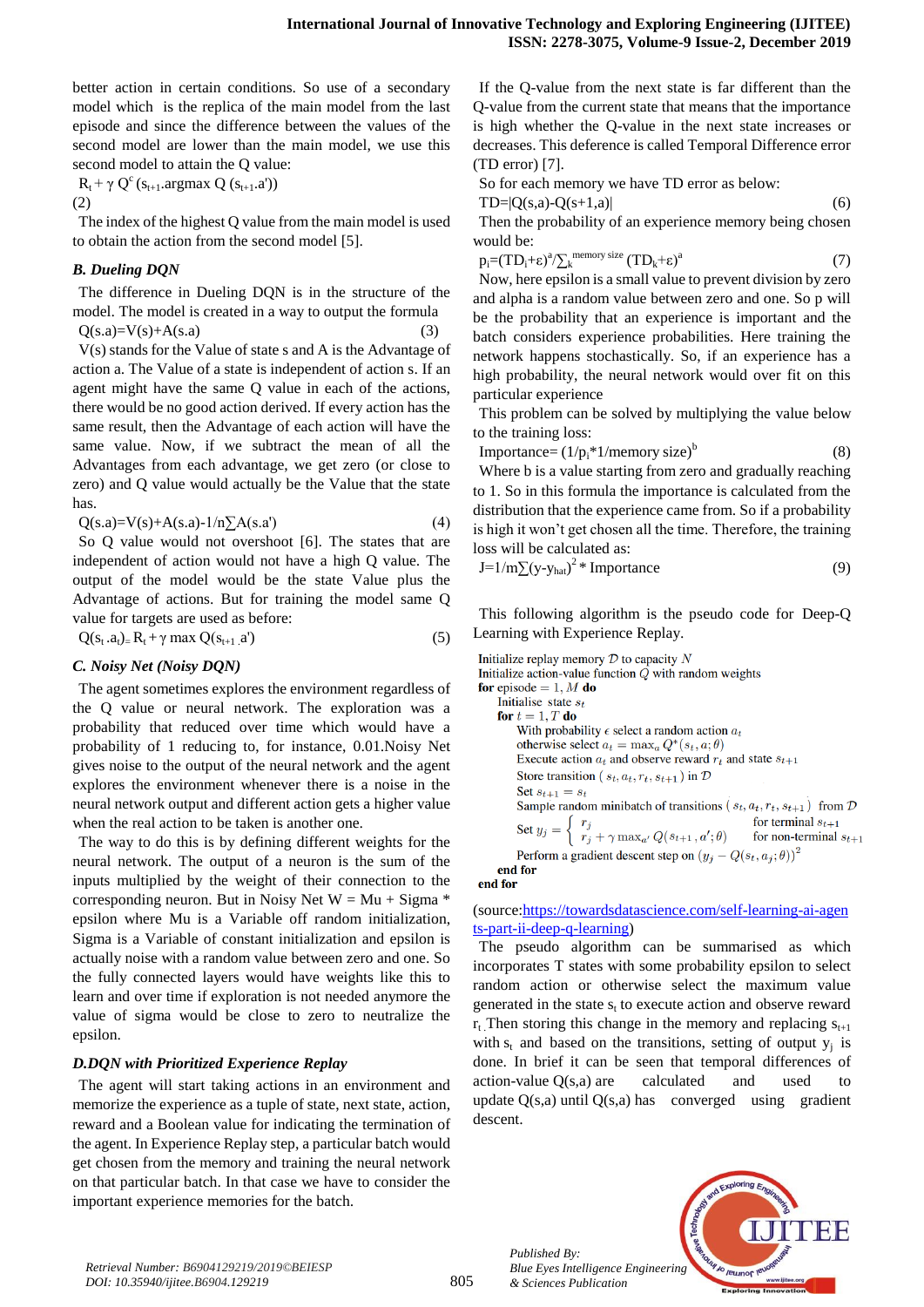## **IV. APPLICATION OF INVERTED PENDULUM CONTROL USING DQN**

A pole is attached to a cart, which is controlled by applying a force to the cart [8]. The pendulum starts upright, and the goal is to stabilize the pole in moving cart as in Fig.3.



**Fig.3.Inverted Pendulum** 

The equations of motion for the system are derived using the following parameters

*M* is the mass of the cart and  $\Box$   $\Box$ *m* the mass of the pole,

*l* the distance from the pivot to the center of mass of the pole *I* the moment of inertia of the pole about the pivot,

*x* the cart's position

 $\theta$  the angle the pole makes with the vertical and

*u* the horizontal control force imparted to the cart.

A reward is provided for every run when the pole remains upright. An assumption that the action stops when the pole is oscillating more than 24 degrees from vertical on either direction, or the cart moves more than 2.4 units from the centre.

The assumptions are applied in OpenAI gym environment and were able to achieve stabilization of pole in a moving cart efficiently. Gym is a toolkit for developing and comparing reinforcement learning algorithms. It makes no assumptions about the agent, and is compatible with TensorFlow or Theano [9]. The [gym](https://github.com/openai/gym) library is mainly used in testing reinforcement learning algorithms in different environment. It also allows writing of algorithms. This solved the problem with an average reward of 195 in 100 trails as shown in Fig.4. In similar fashion the advanced techniques of DQN are also explored with different number of trials & plotted against their respective scores as in Fig.5.



**Fig.4.Learning performance of DQN for inverted pendulum**

(source[:https://towardsdatascience.com/cartpole-introductio](https://towardsdatascience.com/cartpole-introduction-to-reinforcement-learning) [n-to-reinforcement-learning\)](https://towardsdatascience.com/cartpole-introduction-to-reinforcement-learning)



**Fig.5.Learning Performance of advanced DQN Methods for inverted pendulum** 

(source: [https://medium.com/@parsa\\_h\\_m\)](https://medium.com/@parsa_h_m)

## **V. CONCLUSION**

It is seen that the problems associated with Reinforcement learning are that Q learning increases the memory storage & time for exploration which led to the path of Deep Q learning. Clearly it is understood that DQN is a Reinforcement Learning technique that selects the best action in the given environment. Q value is associated with each and every action, where 'Q' stands for the quality of it.

This clearly gives an insight that for complex problems, some advanced methods like Deep RL techniques, such as Double DQN Networks, Dueling DQN. Noisy DQN and DQN Prioritized Experience replay are used which further mends the learning process. These also provide better performance using even lesser number of runs when compared with traditional algorithms.

It can also be inferred that in Deep learning, targets does not change, so the training process is stable whereas the targets are continuously changing in Deep Reinforcement learning and hence have complex algorithms as there is need for continuous exploration.

These conclusion were drawn easily with all the Deep Q learning techniques being tested for the practical application of an inverted pendulum pole stabilization successfully.

## **REFERENCES**

- 1. Sutton, Richard S., and Andrew G. Barto. Introduction to reinforcement learning. Vol. 2, no. 4. Cambridge: MIT press, 1998.
- 2. Sutton, Richard S., Andrew G. Barto, and Ronald J. Williams. "Reinforcement learning is direct adaptive optimal control." *IEEE Control Systems Magazine* 12, no. 2 (1992): 19-22.
- 3. William Grant Hatcher, Wei Yu, "A Survey of Deep Learning: Platforms Applications and Emerging Research Trends", Access IEEE, vol. 6, pp. 24411-24432, 2018.
- 4. Sewak, Mohit. "Deep Q Network (DQN), Double DQN, and Dueling DQN." In Deep Reinforcement Learning, pp. 95-108. Springer, Singapore, 2019.
- 5. Van Hasselt, Hado, Arthur Guez, and David Silver. "Deep reinforcement learning with double q-learning." In Thirtieth AAAI conference on artificial intelligence. 2016.
- 6. Wang, Ziyu, Tom Schaul, Matteo Hessel, Hado Van Hasselt, Marc Lanctot, and Nando De Freitas. "Dueling network architectures for deep reinforcement learning." arXiv preprint arXiv:1511.06581 (2015).
- 7. Schaul, Tom, John Quan, Ioannis Antonoglou, and David Silver. "Prioritized experience replay." arXiv preprint arXiv:1511.05952 (2015).
- 8. Chao, Yue, Liu Yongxin, and Wang Linglin. "Design of Reinforcement Learning Algorithm for Single Inverted Pendulum Swing Control." In 2018 Chinese Automation

*Published By: Blue Eyes Intelligence Engineering & Sciences Publication*